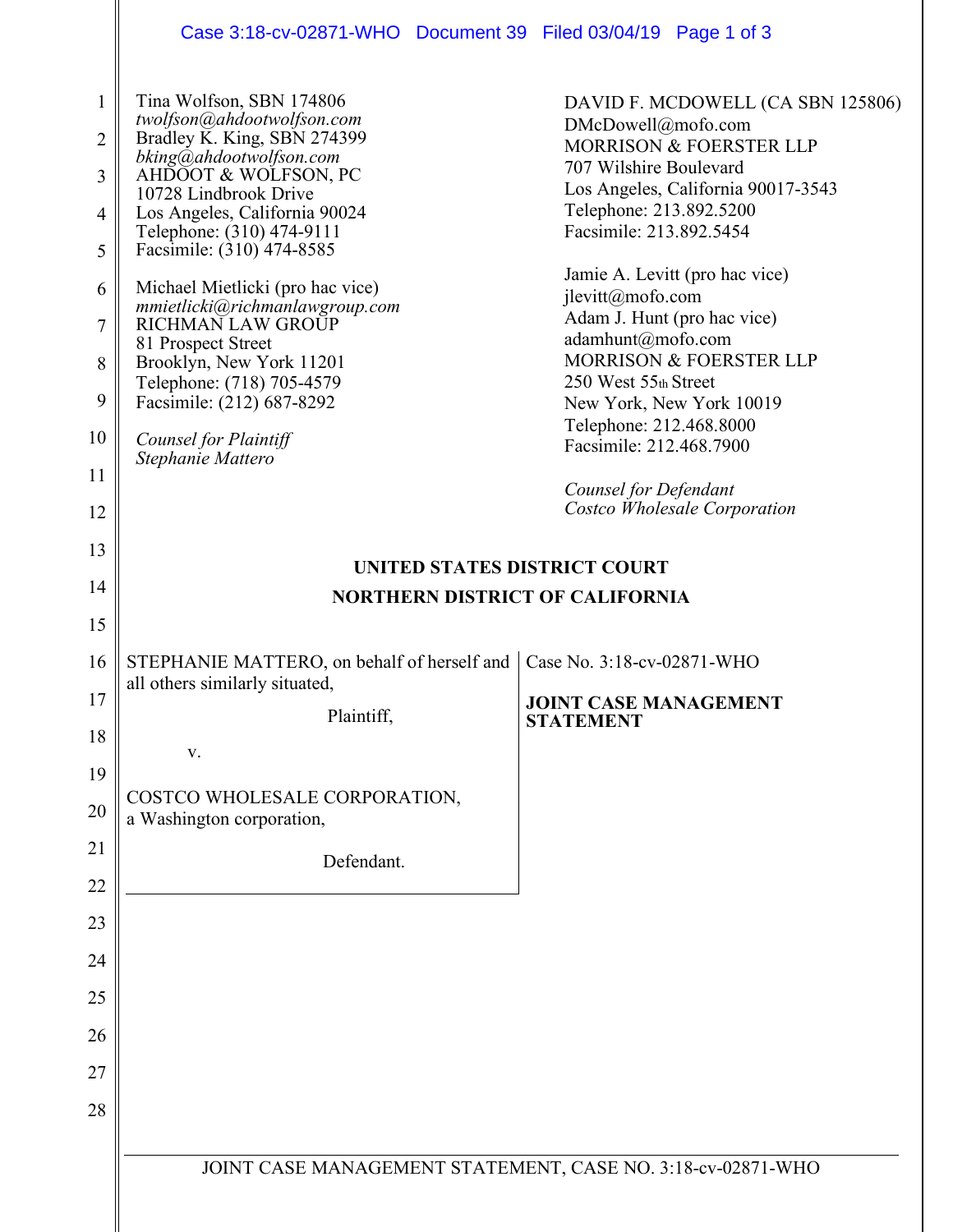## Case 3:18-cv-02871-WHO Document 39 Filed 03/04/19 Page 2 of 3

| $\mathbf{1}$   | Plaintiff Stephanie Mattero and Defendant Costco Wholesale Corporation (collectively, the                |                                                       |  |
|----------------|----------------------------------------------------------------------------------------------------------|-------------------------------------------------------|--|
| $\overline{2}$ | "Parties"), by and through their counsel, jointly submit this case management statement pursuant to the  |                                                       |  |
| 3              | Court's Minute Order on September 12, 2018. (Dkt. 33.) The Parties have reached a settlement             |                                                       |  |
| $\overline{4}$ | agreement in this matter and expect to file a stipulation of dismissal pursuant to Federal Rule of Civil |                                                       |  |
| 5              | Procedure $41(a)(1)(A)(ii)$ by April 15, 2019. Accordingly, the Parties request that the March 12, 2019  |                                                       |  |
| 6              | Case Management Conference be adjourned.                                                                 |                                                       |  |
| 7              |                                                                                                          |                                                       |  |
| 8              |                                                                                                          | Respectfully Submitted,                               |  |
| 9              |                                                                                                          |                                                       |  |
| 10             |                                                                                                          | AHDOOT & WOLFSON, PC                                  |  |
| 11             | Dated: March 4, 2019                                                                                     | /s/ Tina Wolfson                                      |  |
| 12             |                                                                                                          | Tina Wolfson                                          |  |
| 13             |                                                                                                          | Counsel for Plaintiff Stephanie Mattero               |  |
| 14             |                                                                                                          |                                                       |  |
| 15             |                                                                                                          | MORRISON & FOERSTER, LLP                              |  |
| 16             | Dated: March 4, 2019                                                                                     | /s/ David McDowell                                    |  |
| 17             |                                                                                                          | David McDowell                                        |  |
| 18             |                                                                                                          | Counsel for Defendant Costco Wholesale<br>Corporation |  |
| 19             |                                                                                                          |                                                       |  |
| 20             |                                                                                                          |                                                       |  |
| 21             | <b>ATTORNEY ATTESTATION</b>                                                                              |                                                       |  |
| 22             | I hereby attest that concurrence in the filing of this document has been obtained from all               |                                                       |  |
| 23             | signatories above.                                                                                       |                                                       |  |
| 24             | Dated: March 4, 2019                                                                                     | /s/ Tina Wolfson                                      |  |
| 25             |                                                                                                          | Tina Wolfson                                          |  |
| 26             |                                                                                                          |                                                       |  |
| 27             |                                                                                                          |                                                       |  |
| 28             |                                                                                                          |                                                       |  |
|                | 1<br>JOINT CASE MANAGEMENT STATEMENT, CASE NO. 3:18-cv-02871-WHO                                         |                                                       |  |
|                |                                                                                                          |                                                       |  |
|                |                                                                                                          |                                                       |  |